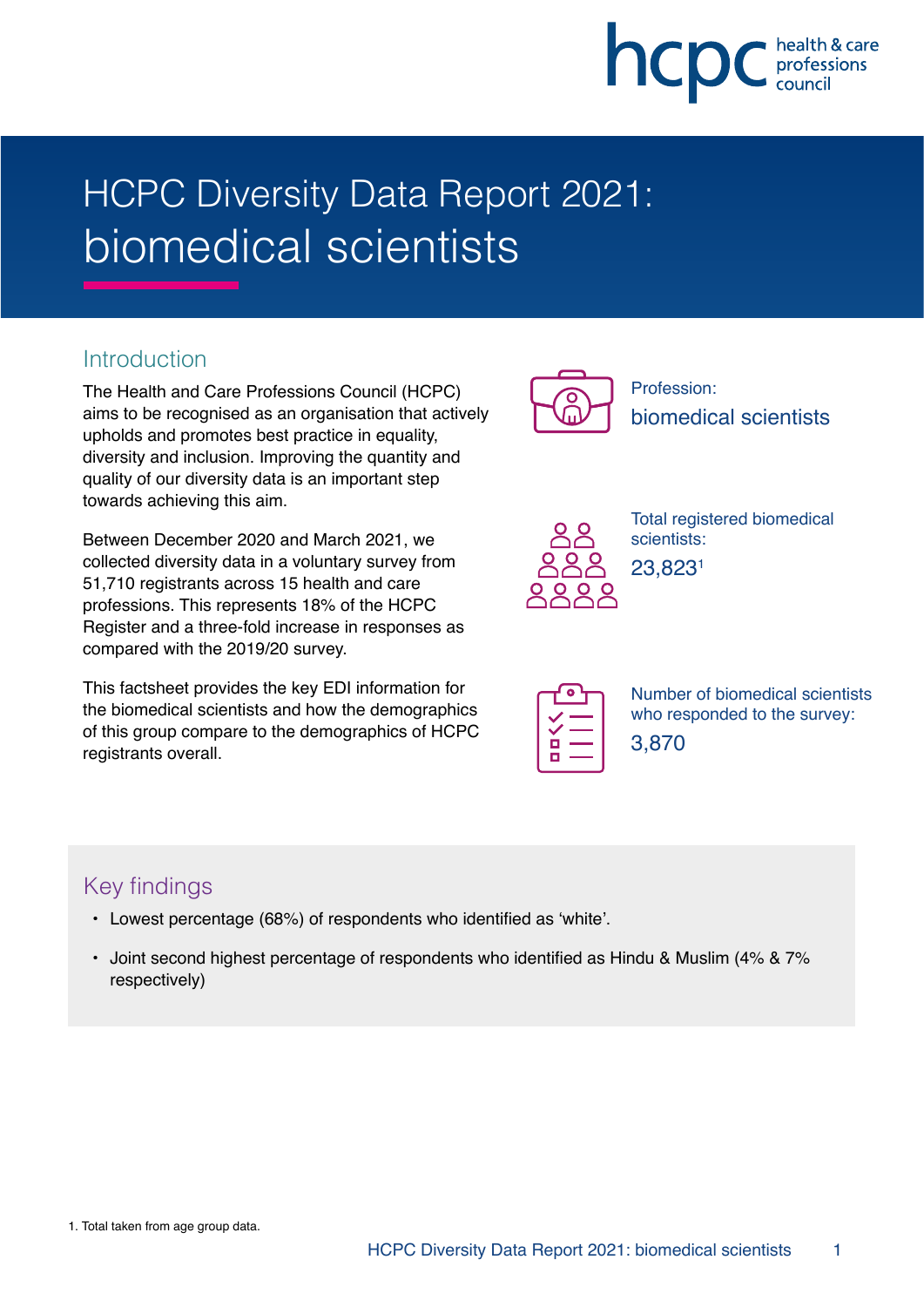## Biomedical scientists - Key findings



Religion



HCPC Diversity Data Report 2021: biomedical scientists 2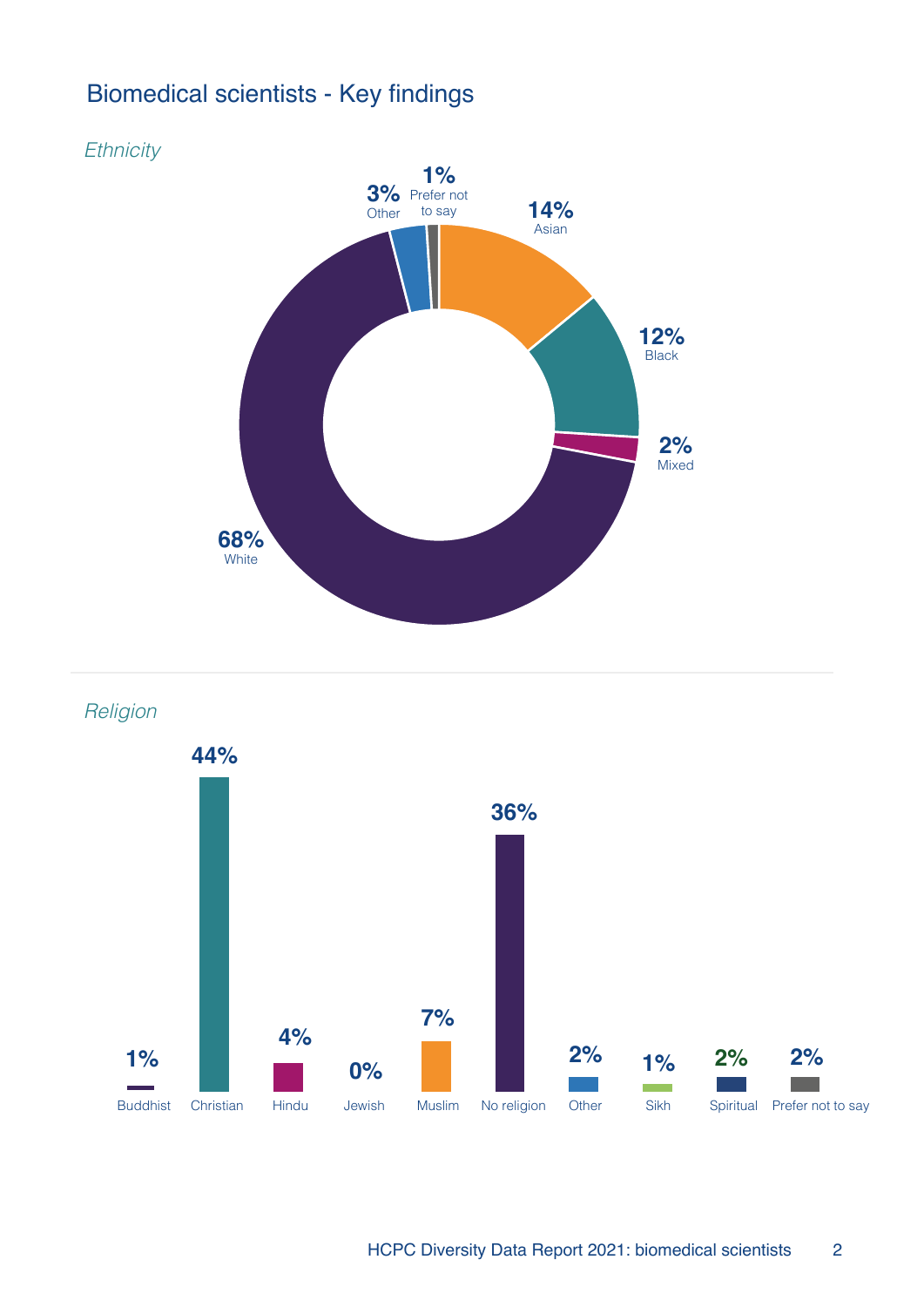#### Age

Count and proportion of respondents by age group:

|                                 | <b>Under 25</b> |      | 25-34 years |      | <b>35-44 years</b> |      | <b>45-54 years</b> |      | <b>55-64 vears</b> |      | 65 and<br>over |      | Average<br>age |
|---------------------------------|-----------------|------|-------------|------|--------------------|------|--------------------|------|--------------------|------|----------------|------|----------------|
|                                 | Count           | $\%$ | Count       | $\%$ | Count              | $\%$ | Count              | $\%$ | Count              | $\%$ | Count          | $\%$ |                |
| <b>Biomedical</b><br>scientists | 679             | 3    | 6.322       | 27   | 7,009              | 29   | 5.110              | 21   | 4,078              | 17   | 625            | 3    | 43             |
| All<br>professions              | 11,853          | 4    | 78.796      | 27   | 84.390             | 29   | 65.492             | 23   | 40.694             | 14   | 7.956          | 3    | 42             |

#### **Disability**

Count and proportion of respondents by disability:

|                                 | <b>Disabled</b> |      | <b>Not disabled</b> |      | <b>Prefer not to say</b> |  |  |
|---------------------------------|-----------------|------|---------------------|------|--------------------------|--|--|
|                                 | Count           | $\%$ | Count               | $\%$ | $\frac{0}{0}$<br>Count   |  |  |
| <b>Biomedical</b><br>scientists | 255             |      | 3539                | 92   | 52                       |  |  |
| All professions                 | 4188            | 8    | 47005               | 91   | 523                      |  |  |

#### **Ethnicity**

Count and proportion of respondents by ethnic origin:

|                                 | <b>Asian</b> |      | <b>Black</b> |      |       | <b>Mixed</b> |       | <b>White</b> |       | <b>Other</b> | <b>Prefer not to</b><br>say |               |
|---------------------------------|--------------|------|--------------|------|-------|--------------|-------|--------------|-------|--------------|-----------------------------|---------------|
|                                 | Count        | $\%$ | Count        | $\%$ | Count | $\%$         | Count | $\%$         | Count | $\%$         | Count                       | $\frac{0}{0}$ |
| <b>Biomedical</b><br>scientists | 542          | 14   | 451          | 12   | 87    | 2            | 2625  | 68           | 97    | 3            | 44                          |               |
| All<br>professions              | 3993         | 8    | 2368         | 5    | 1246  | 2            | 42755 | 83           | 894   | 2            | 461                         |               |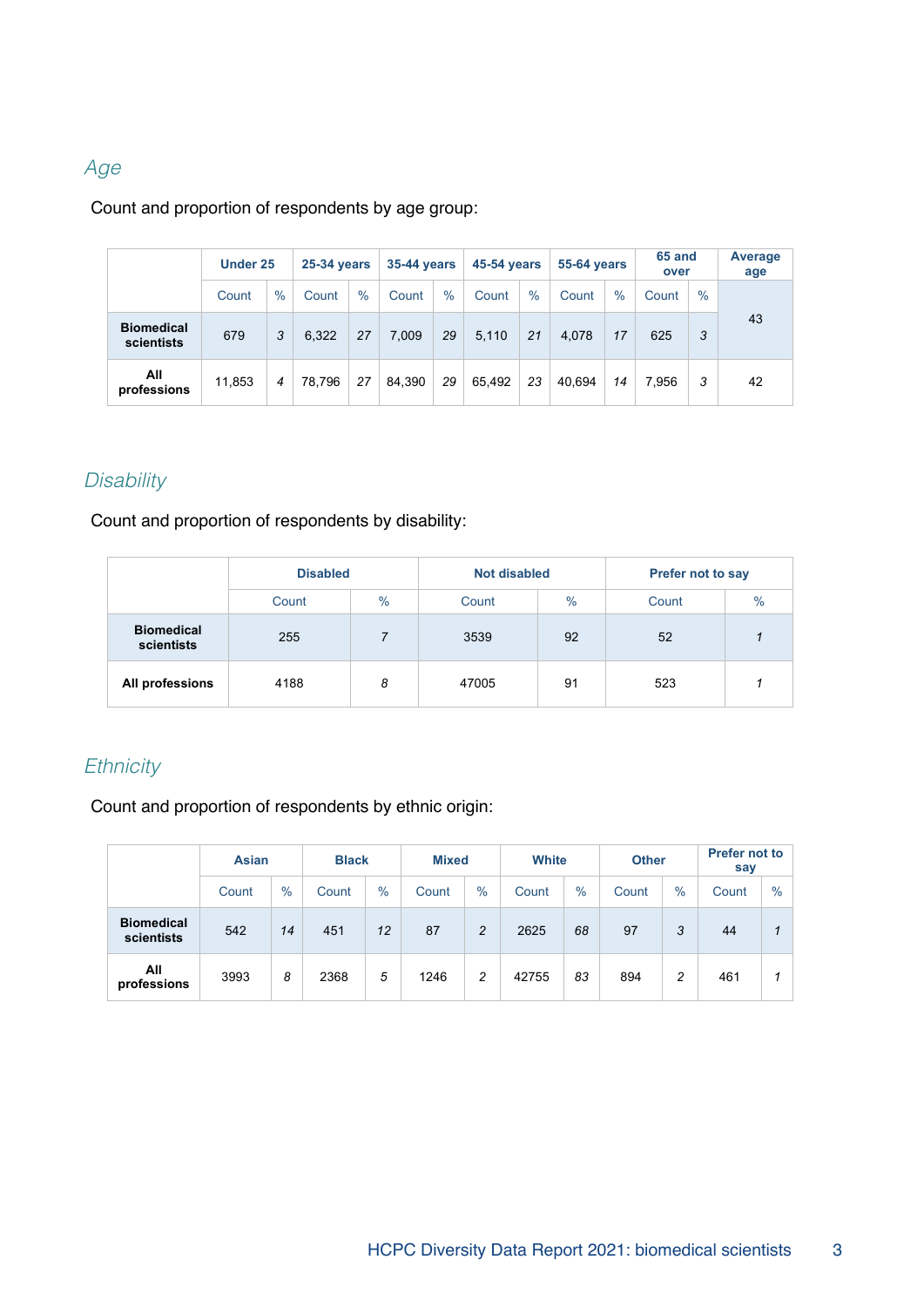### Gender

Count and proportion of respondents by gender:

|                                 | <b>Woman</b> |      | Man          |               | <b>Other</b> |      | Prefer not to say |               |  |
|---------------------------------|--------------|------|--------------|---------------|--------------|------|-------------------|---------------|--|
|                                 | <b>Count</b> | $\%$ | <b>Count</b> | $\frac{9}{6}$ |              | $\%$ | <b>Count</b>      | $\frac{9}{6}$ |  |
| <b>Biomedical</b><br>scientists | 2706         | 70   | 1100         | 29            | 18           | 0    | 22                |               |  |
| All professions                 | 39146        | 76   | 12175        | 24            | 174          | 0    |                   | 0             |  |

Count and proportion of responses to "Do you consider yourself to fall under the protected characteristic of 'pregnancy & maternity', as per the Equality Act 2010?"

|                                 | <b>Yes</b> |      | <b>No</b> |               | Prefer not to say |      |  |
|---------------------------------|------------|------|-----------|---------------|-------------------|------|--|
|                                 | Count      | $\%$ | Count     | $\frac{0}{0}$ | Count             | $\%$ |  |
| <b>Biomedical</b><br>scientists | 220        | 6    | 3562      | 93            | 64                | 2    |  |
| All professions                 | 3098       | 6    | 48088     | 93            | 529               |      |  |

#### **Religion**

Count and proportion of respondents by religion or belief:

|                                 | <b>Buddhist</b> | <b>Christian</b> | <b>Hindu</b> | <b>Jewish</b> | <b>Muslim</b> | <b>No</b><br>religion | <b>Other</b> | <b>Sikh</b> | <b>Spiritual</b> | <b>Prefer</b><br>not to<br>say |
|---------------------------------|-----------------|------------------|--------------|---------------|---------------|-----------------------|--------------|-------------|------------------|--------------------------------|
| <b>Biomedical</b><br>scientists | 1%              | 44%              | 4%           | 0%            | 7%            | 36%                   | 2%           | 1%          | 2%               | 2%                             |
| All<br>professions              | 1%              | 44%              | 2%           | 1%            | 3%            | 39%                   | 3%           | 1%          | 4%               | 3%                             |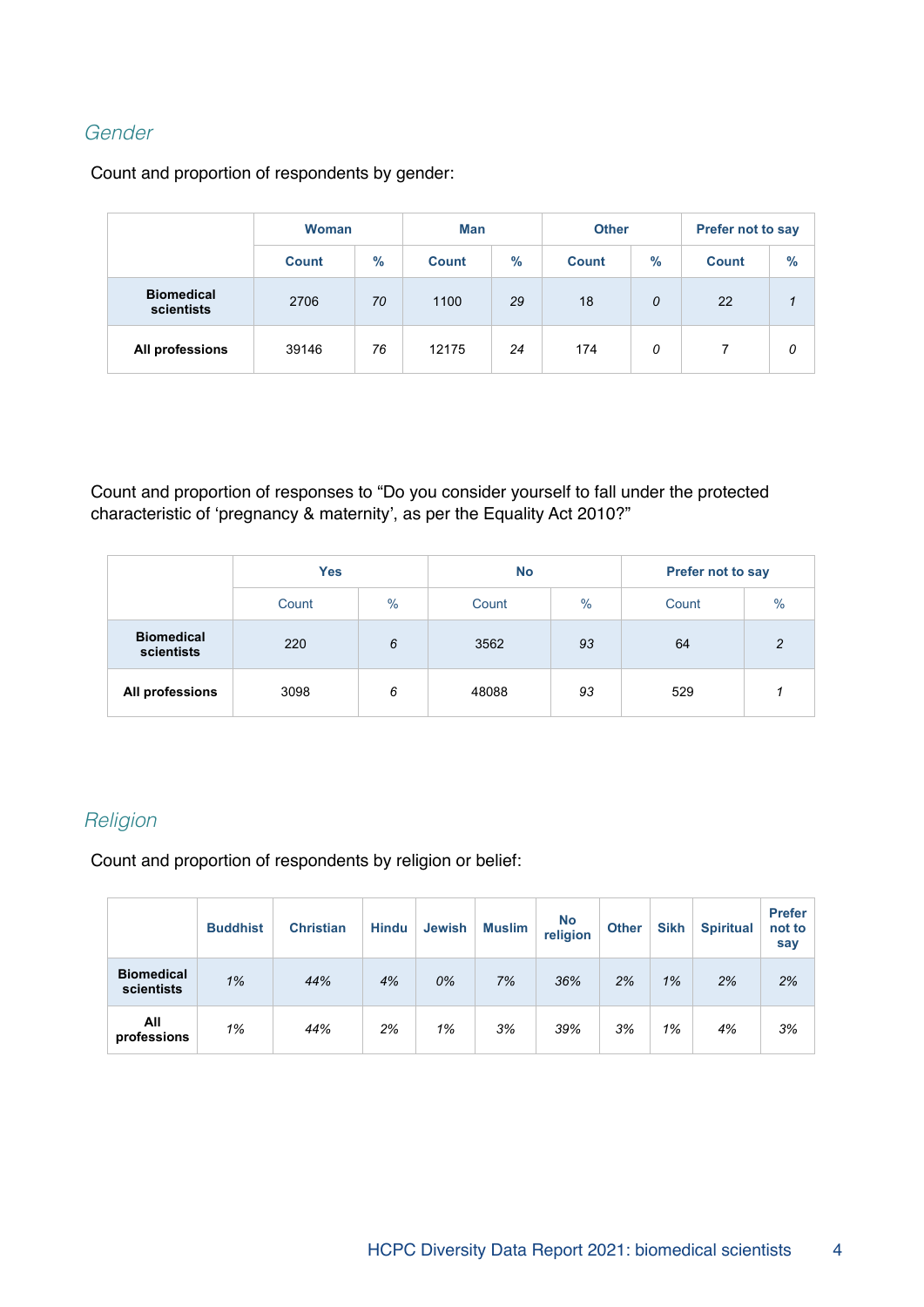#### Sexual orientation

#### Count and proportion of respondents by sexual orientation:

|                                 | Lesbian, Gay or<br>Queer (LGQ) <sup>2</sup> |                | <b>Heterosexual</b> |      | <b>Other</b> |      | <b>Prefer not to say</b> |                |  |
|---------------------------------|---------------------------------------------|----------------|---------------------|------|--------------|------|--------------------------|----------------|--|
|                                 | Count                                       | $\frac{0}{0}$  | Count               | $\%$ | Count        | $\%$ | Count                    | $\frac{0}{0}$  |  |
| <b>Biomedical</b><br>scientists | 151                                         | $\overline{4}$ | 3,482               | 91   | 138          | 4    | 75                       | $\overline{2}$ |  |
| All<br>professions              | 2,254                                       | 4              | 46,558              | 90   | 1,804        | 3    | 1,094                    | 2              |  |

#### Caring responsibilities

Count and proportion of respondents by caring responsibility:

|                                 | <b>Yes</b> |      | <b>No</b> |      | <b>Prefer not to say</b> |               |  |
|---------------------------------|------------|------|-----------|------|--------------------------|---------------|--|
|                                 | Count      | $\%$ | Count     | $\%$ | Count                    | $\frac{0}{0}$ |  |
| <b>Biomedical</b><br>scientists | 1,213      | 32   | 2,557     | 66   | 76                       | 2             |  |
| All professions                 | 18,351     | 35   | 32,746    | 63   | 617                      |               |  |

#### Country of work

Count and proportion of respondents by country of work:

|                                 | <b>England</b> |      | <b>Northern Ireland</b> |      | <b>Scotland</b> |               | <b>Wales</b> |               | <b>Other</b> |                |
|---------------------------------|----------------|------|-------------------------|------|-----------------|---------------|--------------|---------------|--------------|----------------|
|                                 | Count          | $\%$ | Count                   | $\%$ | Count           | $\frac{0}{0}$ | Count        | $\frac{0}{0}$ | Count        | $\frac{0}{0}$  |
| <b>Biomedical</b><br>scientists | 3,034          | 79   | 118                     | 3    | 329             | 9             | 200          | 5             | 165          | $\overline{4}$ |
| All professions                 | 42,169         | 82   | 1,348                   | 3    | 3,798           | 7             | 2,302        | 4             | 2,093        | 4              |

2. The term "LGQ" is used throughout the report to represent the categories: Gay Man, Gay woman/lesbian, Queer, and Prefer to self describe (where gay or queer or lesbian was indicated). This was used to ensure data remain unidentifiable, particularly where small cell counts were noted.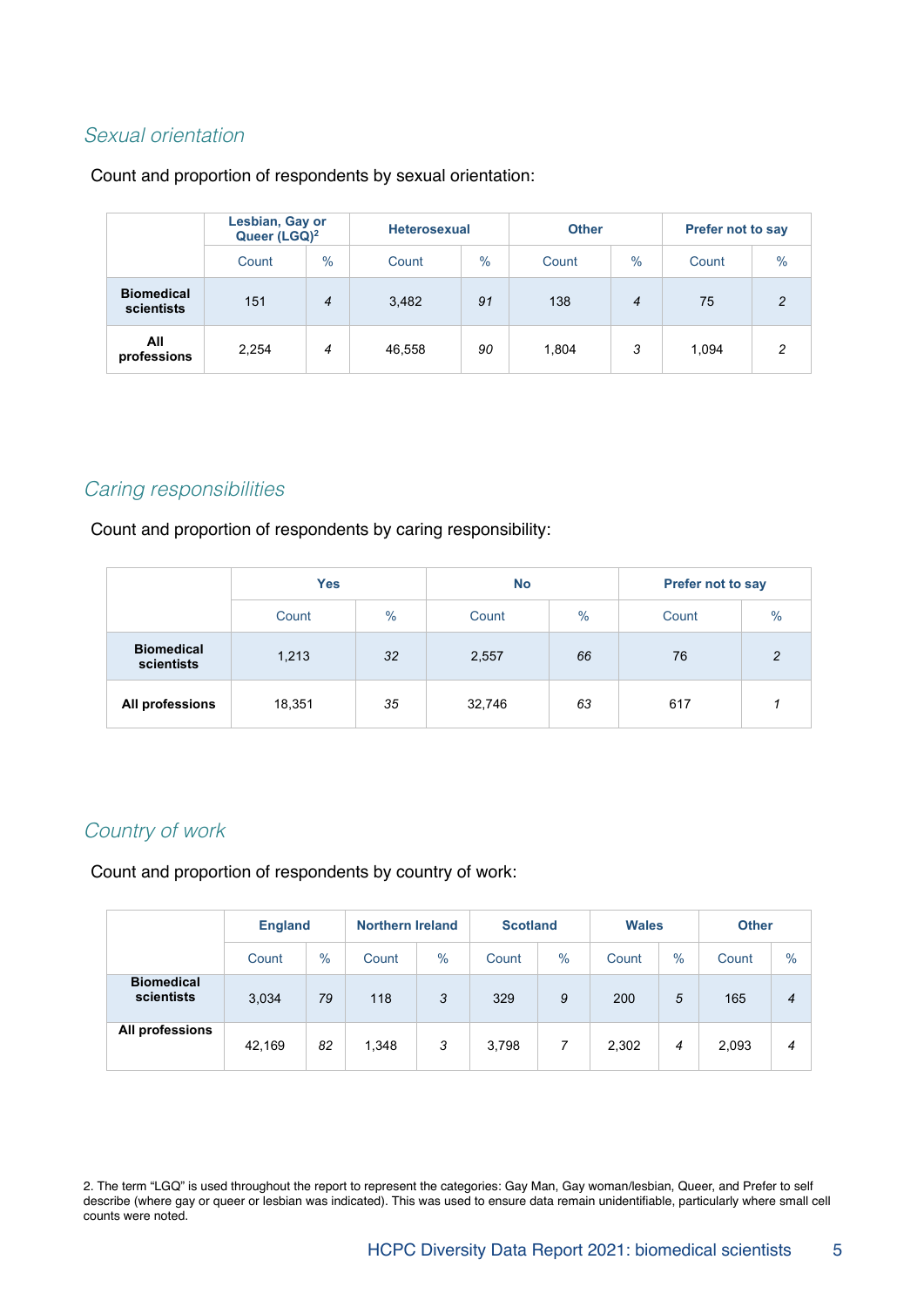#### Work setting

Proportion of respondents by primary work setting:

| <b>Work Setting</b>                                          | <b>Biomedical</b><br>scientists | All<br>professions |
|--------------------------------------------------------------|---------------------------------|--------------------|
| Adult social care                                            | 0%                              | 2%                 |
| <b>Community service</b>                                     | 0%                              | 9%                 |
| Higher education/university/academia/research                | 2%                              | 3%                 |
| Independent or private healthcare provider (clinic/business) | 1%                              | 11%                |
| Independent or private healthcare provider (hospital/acute)  | 1%                              | 3%                 |
| Laboratory                                                   | 76%                             | 7%                 |
| NHS Acute/ hospital/ secondary care                          | 18%                             | 35%                |
| <b>NHS Mental Health service</b>                             | 0%                              | 6%                 |
| <b>Other</b>                                                 | 2%                              | 10%                |
| <b>Primary care/General Practice</b>                         | 0%                              | 2%                 |
| Schools (primary/secondary/special)                          | 0%                              | 4%                 |

Count and proportion of respondents by work pattern:

|                                 | <b>Full-time</b> |               | <b>Part-time</b> |               | <b>Flexible hours/</b><br><b>Zero Hour</b> |                | <b>Not currently</b><br>working |                | <b>Prefer not to</b><br>say |               |
|---------------------------------|------------------|---------------|------------------|---------------|--------------------------------------------|----------------|---------------------------------|----------------|-----------------------------|---------------|
|                                 | Count            | $\frac{0}{0}$ | Count            | $\frac{0}{0}$ | Count                                      | $\%$           | Count                           | $\%$           | Count                       | $\frac{0}{0}$ |
| <b>Biomedical</b><br>scientists | 2,939            | 76            | 684              | 18            | 116                                        | 3              | 85                              | $\overline{c}$ | 22                          |               |
| All<br>professions              | 32,236           | 62            | 15,825           | 31            | 2,126                                      | $\overline{4}$ | 1.200                           | 2              | 332                         |               |

#### Education

Count and proportion of respondents by type of schooling:

|                                 | State run or funded<br>(all types) |               | Independent (all types) |               | <b>Prefer not to say</b> |               | I don't know |               |
|---------------------------------|------------------------------------|---------------|-------------------------|---------------|--------------------------|---------------|--------------|---------------|
|                                 | Count                              | $\frac{0}{0}$ | Count                   | $\frac{0}{0}$ | Count                    | $\frac{0}{0}$ | Count        | $\frac{0}{0}$ |
| <b>Biomedical</b><br>scientists | 3,212                              | 84            | 493                     | 13            | 85                       | 2             | 56           | 1             |
| All<br>professions              | 42,523                             | 82            | 7,931                   | 15            | 761                      |               | 504          |               |